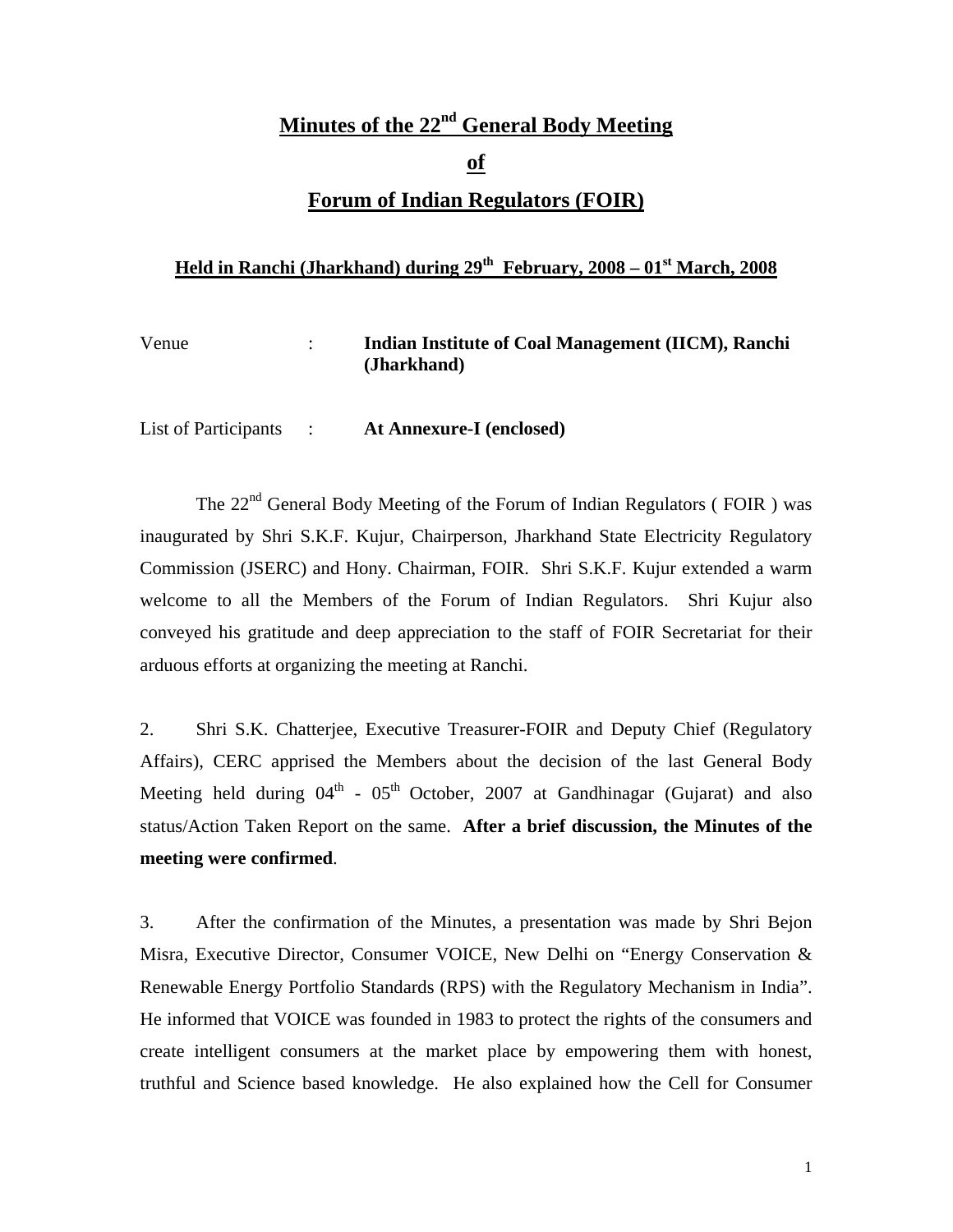Education & Advocacy (CCEA) was established with the support of UPERC. He highlighted the role of VOICE on building awareness amongst the consumers on the benefits from Energy Conservation and use of Renewable Energy.

4. The presentation made by Shri Bejon Misra, was followed by presentation of Shri Rajesh Kumar Mediratta, Vice-President, Indian Energy Exchange Limited, Mumbai on "Power Exchange : New Electricity Marketplace ". In his presentation, Shri Mediratta highlighted the salient features of the Power Exchange proposed to be set up by IEX based on the permission granted by CERC. He explained that the main functions of the Exchange would include price discovery, a contract for purchase and/or sale of electricity as per the rules to be approved by CERC, clearance, registration and settlement of transactions in contracts. He further added that the Power Exchange would act as a legal central counter party. It was also informed that IEX was presently contemplating only day ahead market. The auctioned day ahead market would be nationwide online, automated and have double sided auction system and hourly day ahead contracts (MWh). Portfolio Bids would be allowed. There will be an equilibrium price for each hour (Rs./MWh) and hourly volume/prices would be published. Several clarifications were sought by the Members on the functioning of the proposed Power Exchange and the methodology of price discovery, which were explained by the representative from IEX. Clarifications on certain issues were also given by Shri Bhanu Bhushan, Member, CERC. On the question of Power Exchange being conceived presently only for day ahead, Shri A.K. Basu, former-Chairperson, CERC opined that since Power Exchange was an alternative being made available to stakeholders for sale/purchase, it would have been better if this option was available also for intra-day transactions along with UI Mechanism. Shri K. Venugopal, Member, DERC also echoed a similar view.

5. The presentation by IEX was followed by presentation of Shri Bhanu Bhushan, Member, CERC and Hony. Secretary, FOIR on "Open Access for Renewable Sources". He highlighted a specific case of a small hydro project of 5 MW in Himachal Pradesh wanting to sell its output to Punjab and explained his solution to the problems surrounding such transactions – the problems, he felt, emanated largely from open access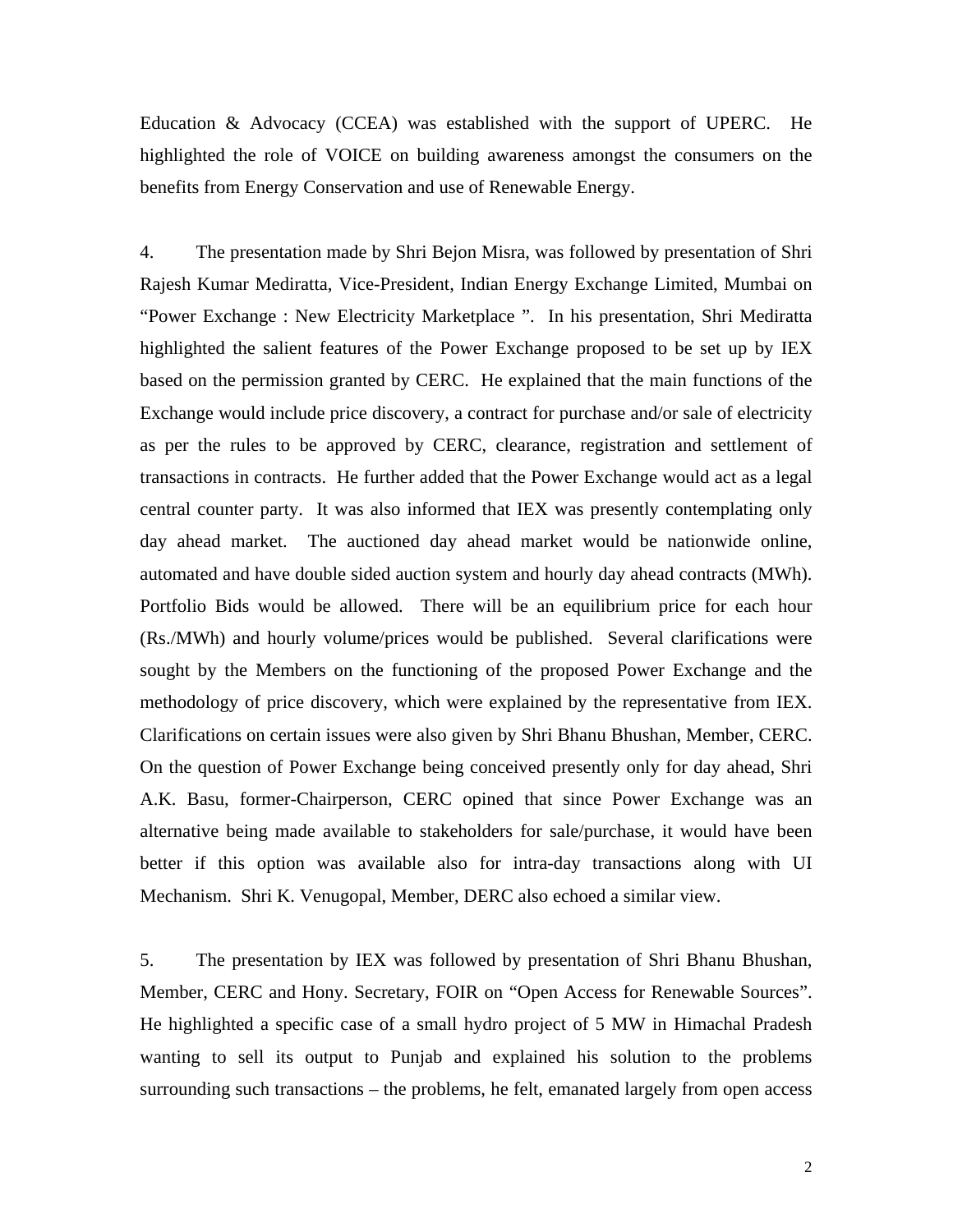formalities. He underscored that the transactions of this nature could be settled through UI Mechanism without disturbing the schedules of the utilities involved (PSEB and HPSEB in the instant case). Some Members felt that while this could be a viable solution for select few transactions, it might not be appropriate to conceive of a solution based on injection of power without schedule. For transactions of larger quantum of power, this might not be a feasible solution. Shri Bhanu Bhushan, however, felt that this would not generally be a problem for renewable energy given the capacity of our grid in handling transfer of power.

#### 6. **Arrival of Hon'ble Chief Minister of Jharkhand.**

6.1 As scheduled Shri Madhu Koda, Hon'ble Chief Minister of Jharkhand arrived at IICM, Ranchi to interact with and address the Forum. On his arrival, Shri S.K.F. Kujur, Chairperson, Jharkhand State Electricity Regulatory Commission (JSERC) and Hony. Chairman, FOIR welcomed the Chief Minister and conveyed deep gratitude on behalf of the Forum for sparing time out of his busy schedule to address the Electricity Regulators of the country. He also welcomed Shri Vijoy Kumar, Chairperson, UPERC & Hony. Senior Vice-Chairman, FOIR, Shri S.S. Chakraborty, Chairperson, TERC & Hony. Vice-Chairman, FOIR and Shri Bhanu Bhushan, Member, CERC & Hony. Secretary, FOIR and other Members of FOIR. He also conveyed special thanks to Shri A.K. Basu, Ex-Chairperson, CERC & Member, Planning Board, Government of West Bengal, Shri S.N. Ghosh, Ex-Chairperson, WBERC, Shri V.K. Sood, Ex-Chairperson, DERC and Shri A. Balraj, Ex-Chairperson, TNERC for their presence in the meeting. Shri Kujur congratulated the Chief Minister for the various initiatives undertaken by the State Government for overall development in all aspects including electricity sector in the State. He thanked the Hon'ble Chief Minister of Jharkhand for sparing valuable time to attend the meeting despite his busy schedule. He stated that the role of Central as well as State Regulators in the electricity sector had been expanded considerably after enactment of the Electricity Act, 2003. He briefly apprised the Members of FOIR about the setting up of the Regulatory Commission in Jharkhand. He also said that Jharkhand was the only State in the country where two distribution licensees were operating in the same area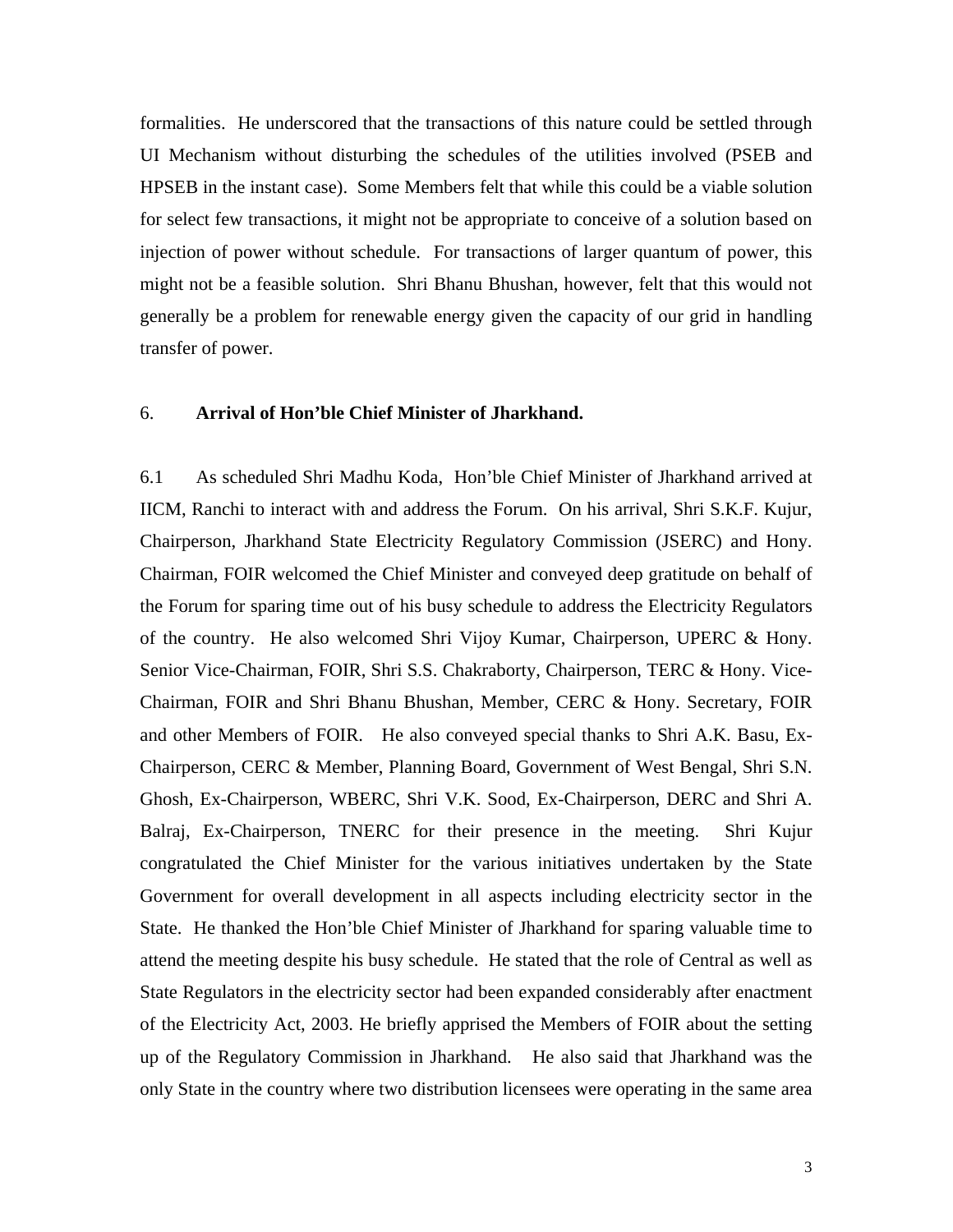with their own networks. He further informed that through the Forum of Indian Regulators efforts were being made to harmonize the regulation of electricity in various States, and FOIR has made important contribution in this area so far. Shri Kujur also highlighted the issues in brief to be discussed in this meeting.

6.2 After the welcome address by Shri S.K.F. Kujur, an audio-visual show was presented explaining the pioneering role played by the State of Jharkhand in Power Sector reforms including the present status and road ahead about power vision in the State of Jharkhand. It also depicted the reaction of the consumers in that area where two distribution licensees were operating.

6.3 Hon'ble Chief Minister, Jharkhand in his address underscored the importance of the Power Sector in developing the Indian economy. He felt overwhelmed by the presence of the Chairpersons/Members of the Electricity Regulatory Commission from all across the country. He stated that the Regulators were playing a key role in development of the Power Sector in the country. He also stated that the role played by the Regulators and by this Forum were really appreciable. The Hon'ble Chief Minister apprised the Members about the initiatives being taken by the Jharkhand Government in electricity sector and reiterated that his Government felt that power sector would be the biggest source of revenue for the State. He informed that Jharkhand State was formed about seven and a half years back and the Regulatory Commission in Jharkhand was less than five years old but there had been significant improvement in the performance of utility in the State. He also informed that Jharkhand had the distinction of being the first State in the country where two licensees were operating in the same area and giving choice to the consumers. He mentioned that Indian Power Sector had made remarkable progress during the last five decades in generation, transmission and distribution of electricity. Hon'ble Chief Minister also emphasized that there was a need to create awareness about fair regulatory practices and regulatory economics among all constituents and said that the independence, transparency and fairness of regulators must be established by code as well as conduct. The Hon'ble Chief Minister wished all success to the meeting of the FOIR.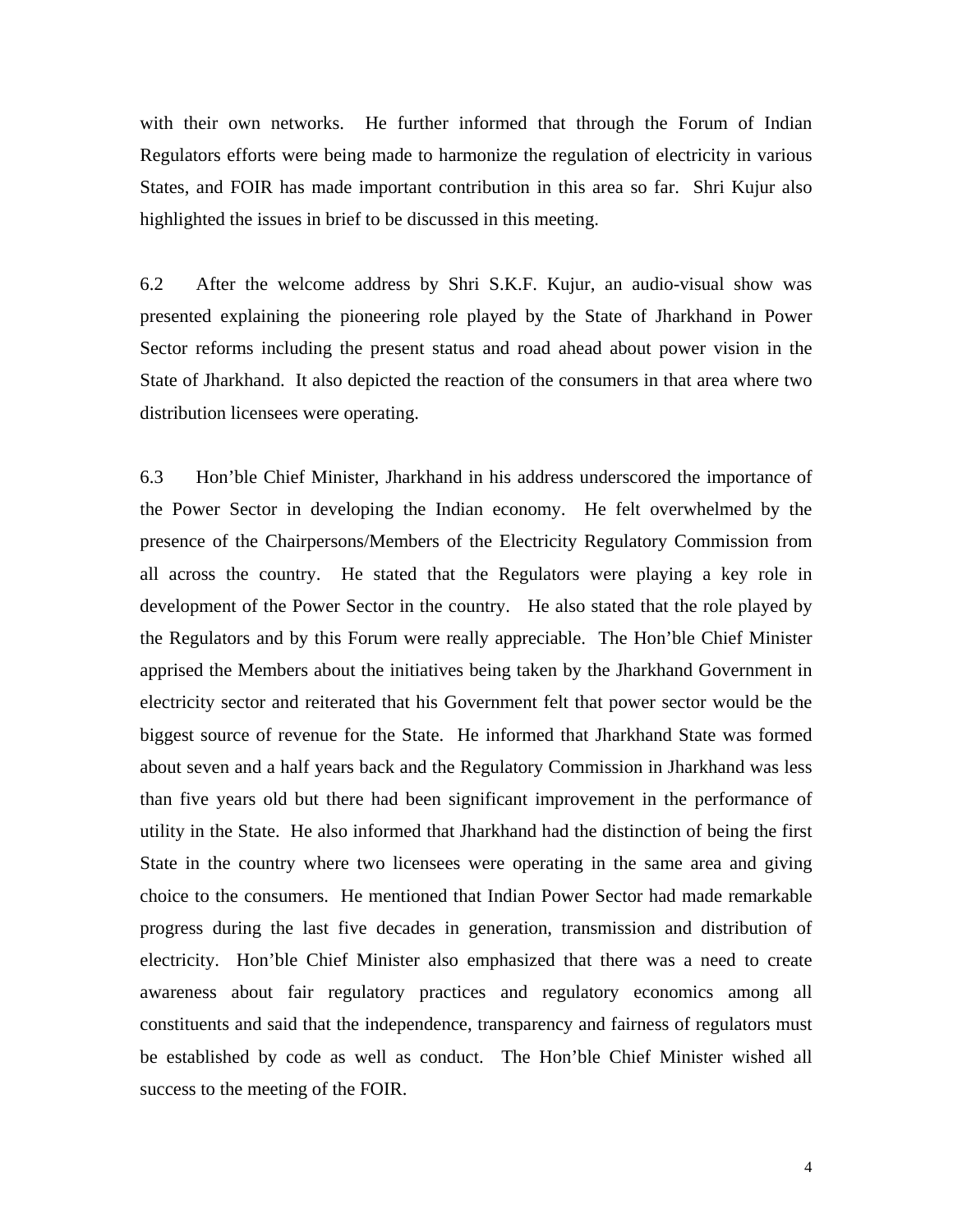6.4 Shri Madhu Koda's speech was followed by a vote of thanks extended by Shri Vijoy Kumar, Chairperson, UPERC and Hony. Senior Vice-Chairperson, FOIR. On behalf of FOIR, he conveyed his sincere thanks to the Hon'ble Chief Minister and all the dignitaries present in the meeting. He also thanked the staff of FOIR Secretariat for their valuable support and assistance in conducting the meeting.

#### 7. **Discussion on the Issue of Tariff for Solar Power.**

 Shri S.K. Chatterjee, Deputy Chief (Regulatory Affairs), CERC explained the contents of the letter written by Secretary, Ministry of New & Renewable Engergy (MNRE) to Shri R. Krishnamoorthy, Member, CERC on the need for promoting Solar Power and consequently the need for devising suitable tariff structure by every State Electricity Regulatory Commission (SERC). Secretary, MNRE had highlighted that as per the information available with his Ministry, only Punjab has fixed tariff for Solar Power. It was informed that MNRE had a scheme of generation based incentive up to Rs.12 per kWh for solar photovoltaic and Rs.10 per kWh for solar thermal power fed to the grid by the solar power developer. Secretary, MNRE had urged the State Commissions to determine the tariff for Solar Power to enable the Ministry to bring down the cost of solar power in the country. The issue around the fixation of Tariff for Solar Power was also discussed. Shri Bhanu Bhushan, Member, CERC mentioned that Secretary, MNRE had spoken to him and had requested for a separate meeting with select few Regulators to discuss the issues around the concept of Solar Power. It was generally agreed that a meeting in this regard could be organized by CERC.

#### 8. **Discussion on Status/Follow up action on Implementation of Open Access.**

 A brief presentation was made by Shri S.K. Chatterjee, Deputy Chief (Regulatory Affairs), CERC on the role of State Load Despatch Centre (SLDC) as had come up before the CERC in implementation of Open Access. The experience of CERC in this regard underscored the need for ring-fencing/independent functioning of the SLDC. The status report on Open Access in Distribution, as available with the FOR/FOIR Secretariat had been circulated with the request to give updates, if any.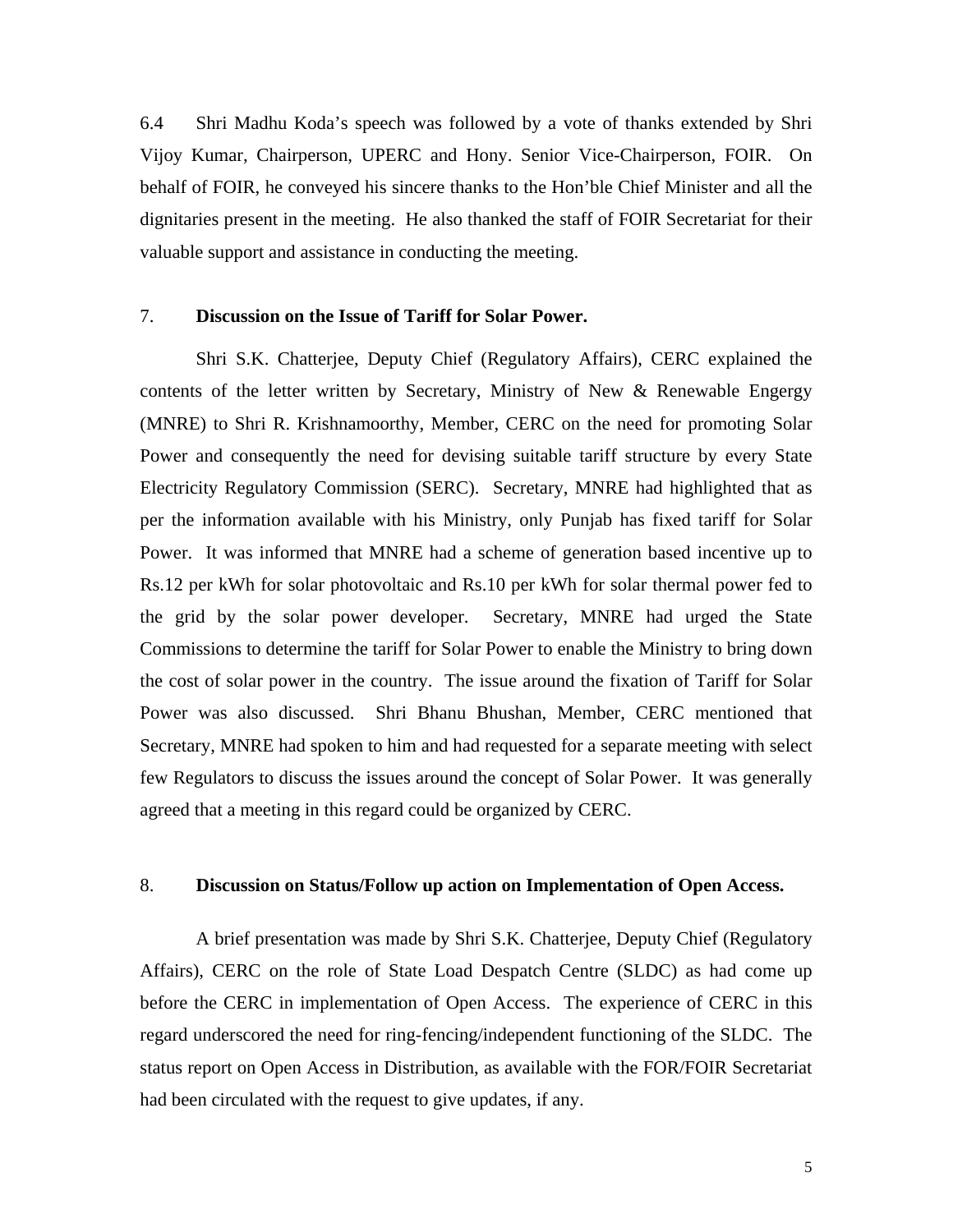#### 9. **Discussion on Treatment of Sale of Free Power (of States) to the DISCOM.**

Shri V.J. Talwar, Chairperson, Uttarakhand Electricity Regulatory Commission (UERC) highlighted the issue of treatment of sale of free power by States to the DISCOMs. The issue raised was as to whether the State Government needed a licence for sale of such power. It was explained by Shri S.K. Chatterjee of CERC that as per the clarifications by the Government of India, such a transaction would not be treated as trading and as such would not require any licence as per the Act.

#### 10. **Discussion on the issue raised by MPERC in regard to legal opinion from Law Department/Legislative Assembly before issuing any/new Regulation.**

The issue raised by MPERC was explained by Shri K.K. Garg, Member, Madhya Pradesh Electricity Regulatory Commission (MPERC). It was generally felt that the issue should be settled by MPERC in consultation with the concerned department of State Government.

#### 11. **Miscellaneous.**

#### 11.1 Income Tax Exemption.

The issue regarding exemption of SERCs from payment of income tax was raised and it was opined by Shri S.K. Misra, Chairperson, Chhattisgarh State Electricity Regulatory Commission (CSERC) that the Constitution itself granted such exemption and there was no need for seeking exemption separately in this regard from the Ministry of Finance. It was, however, generally felt that it would be better if a special exemption was granted to all State Commissions on lines of the exemption granted to CERC to set the issue at rest perpetually.

The meeting ended with thanks to the Chair.

\*\*\*\*\*\*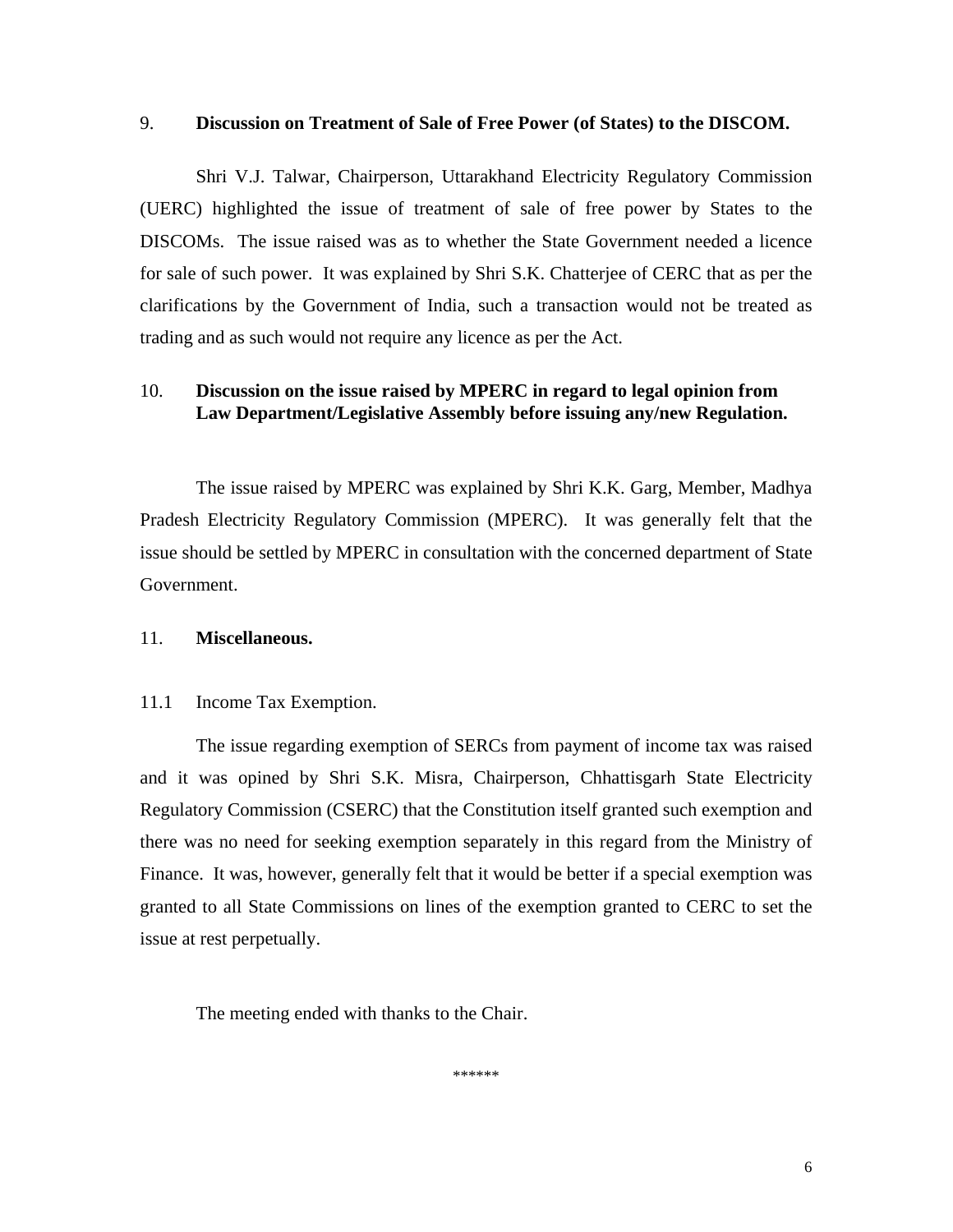# **LIST OF PARTICIPANTS ATTENDED THE 22ND GENERAL BODY MEETING**

## **OF**

## **FORUM OF INDIAN REGULATORS ( FOIR )**

## **HELD AT**

### **INDIAN INSTITUTE OF COAL MANAGEMENT (IICM), RANCHI (JHARKHAND).**

| S. No.            | <b>Name</b>             | <b>Designation</b>                     |
|-------------------|-------------------------|----------------------------------------|
| 01.               | Shri S.K.F. Kujur       | Chairperson, JSERC &                   |
|                   |                         | Hony. Chairman, FOIR                   |
| 02.               | Shri J.P. Saikia        | Chairperson, AERC                      |
| 03.               | Shri B.K. Halder        | Chairperson, BERC                      |
| 04.               | Shri S.K. Misra         | Chairperson, CSERC                     |
| 05.               | Shri Bhaskar Chatterjee | Chairperson, HERC                      |
| 06.               | Shri Yogesh Khanna      | Chairperson, HPERC                     |
| 07.               | Shri K.B. Pillai        | Chairperson, J&KSERC                   |
| 08.               | Shri C. Balakrishnan    | Chairperson, KSERC                     |
| 09.               | Dr. Pramod Deo          | Chairperson, MERC                      |
| 10.               | Shri Vinay Kohli        | Chairpeson, MSERC                      |
| 11.               | Shri S. Kabilan         | Chairperson, TNERC                     |
| 12.               | Shri S.S. Chakraborty   | Chairperson, TERC                      |
| 13.               | Shri Vijoy Kumar        | Chairperson, UPERC                     |
| 14.               | Shri V.J. Talwar        | Chairperson, UERC                      |
| 15.               | Shri A.K. Basu          | Ex-Chairperson,<br><b>CERC</b><br>$\&$ |
|                   |                         | Member, Planning Board,                |
|                   |                         | Government of West Bengal              |
| 16.               | Shri V.K. Sood          | Ex-Chairperson, DERC                   |
| 17.               | Shri A. Balraj          | Ex-Chairperson, TNERC                  |
| 18.               | Shri S.N. Ghosh         | Ex-Chairperson, WBERC                  |
| 19.               | Shri Bhanu Bhushan      | Member, CERC                           |
| 20.               | Shri R. Krishnamoorthy  | Member, CERC                           |
| 21.               | Shri Himdari Dutta      | Member, AERC                           |
| 22.               | Shri Sarat Chandra      | Member, CSERC                          |
| 23.               | Shri K. Venugopal       | Member, DERC                           |
| 24.               | Shri Manmohan           | Member, GERC                           |
| 25.               | Shri K.P. Gupta         | Member, GERC                           |
| 26.               | Shri Tej Singh Tewatia  | Member, HERC                           |
| 27.               | Smt. Shakuntala Sinha   | Member, JSERC                          |
| 28.               | Shri C. Abdullah        | Member, KSERC                          |
| 29.               | Shri M.P. Aiyappan      | Member, KSERC                          |
| $\overline{30}$ . | Shri K.K. Garg          | Member, MPERC                          |

## **( 29th February, 2008 – 01st March, 2008 )**